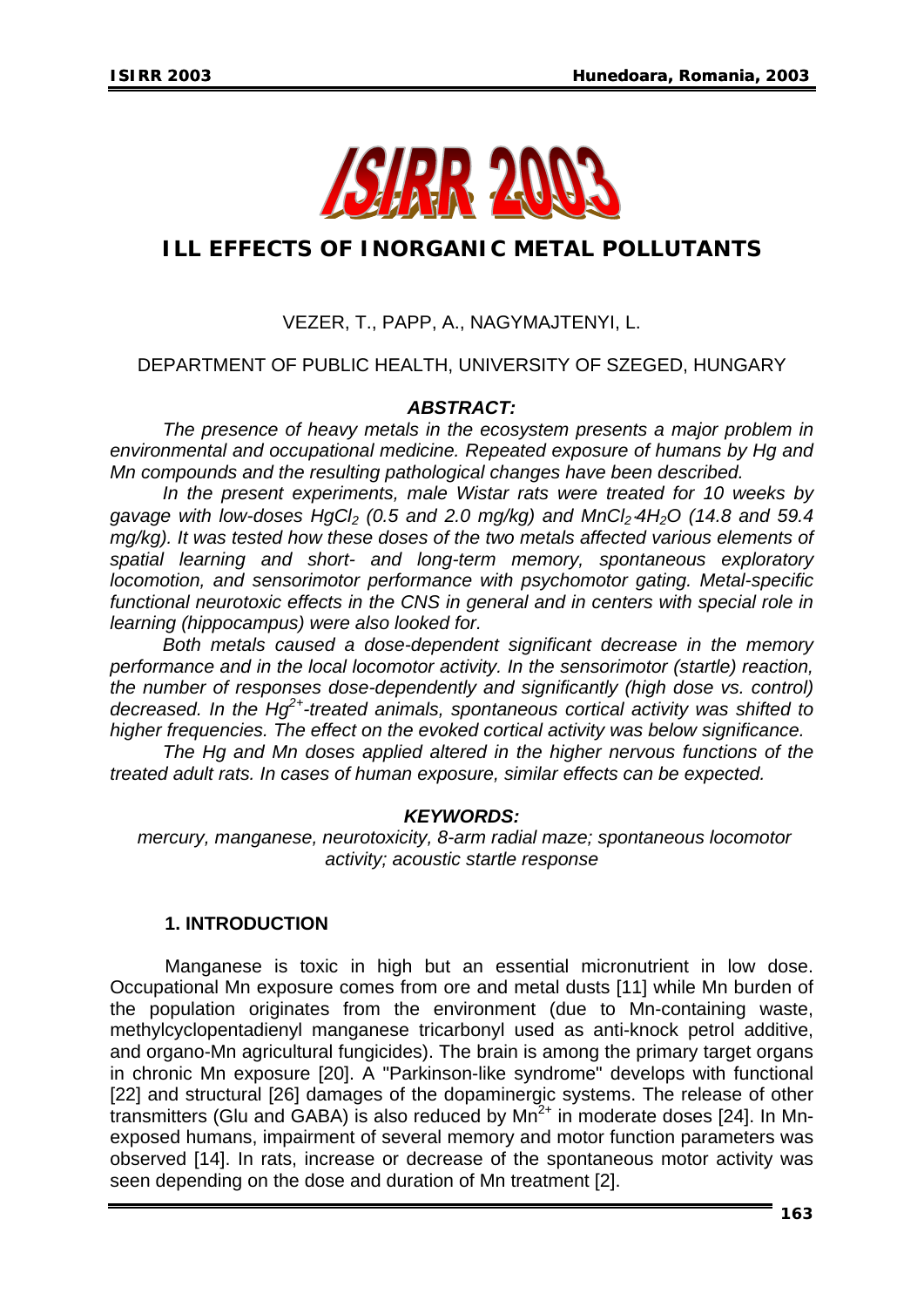The important forms of mercury from neurotoxicological viewpoint are the metallic form, and the divalent inorganic and organic forms. Humans are exposed to mercury by the industry, from dental fillings, by the use of mercury-based fungicides and bactericides, and via food. Inorganic mercury is known to diminish mental performance in humans (especially children) and in young experimental animals by inducing deficits in coordination, emotionality and other behavioural features, and causing neurological disorders [17]. Mercury induces pathomorphological changes, affecting the higher order functions of the central nervous system. By stimulating serotonin receptors, Hg causes increased motivation, aggressiveness and impulsive behaviour [5], and by stimulating striatal dopamine release, decreases the intraneuronal dopamine degradation [7]. Several authors described the decrease of spontaneous locomotion [10,21] and startle response [5]. In animal experiments,  $Hq^{2+}$  was found to inhibit presynaptic Ach release and postsynaptic muscarinic receptor activation [4], and to damage motor axons [18]. The irreversible inhibition of transmitter release is supposed to depend on generation of disulfide bridges [13]. Effects of Hg<sup>2+</sup> on GABA receptors [15] have likewise been described. Hg<sup>2+</sup> and Mn<sup>2+</sup> block  $Ca^{2+}$  channels [3], and  $Hg^{2+}$  also affects  $Na^{+}/K^{+}$  ATP-ase [23,25]. In occupational exposure to inorganic mercury, alterations of the spontaneous cortical activity [19] and delayed waves in the brainstem auditory evoked potential [6] were found.

The aim of the present work was to investigate the effects of subacute (10 weeks) oral exposure of rats to inorganic  $Mn^{2+}$  and  $Hq^{2+}$  with behavioral and electrophysiological methods.

### **2. METHODS**

Male Wistar rats (220-250 g body weight at start) were used in both treatments. The animals were treated with 14.8 and 59.4 mg/kg b.w.  $Mn^{2+}$ , or 0.5 and 2.0 mg/kg b.w.  $HgCl<sub>2</sub>$  (low and high dose, respectively) per os by gavage for 10 weeks (5 days a week). Control animals received distilled water. The animals were housed under controlled conditions of temperature (22 to 24°C) and photoperiod (12 hour light/dark cycle with light starting at 06:00), with free access to drinking water. The memory test used required that during the 10 weeks of treatment the animals had a restricted access to food (1 hour/day) resulting in a mild (ca. 20-25%) body weight loss [1]. Body weight was measured and the animals' general state was observed every day. All behavioral tests were performed, in a room different from that used for keeping and treating the animals, between 08:00 and 14:00.

The animals' spatial learning ability was tested in an 8-arm radial maze. In the first week of treatments, the rats were adapted to find food pellets in the maze arm ends. During acquisition  $(2^{nd}$  week), the rats learned to visit the farthest points of each arm. All animals had a run performance of over 85%. In the spatial short-term working memory test ( $3<sup>rd</sup>$  and  $5<sup>th</sup>$  week) the rats were allowed in the first run to enter four of the arms, and their task in a second run was to enter only arms not entered 2 or 4 hours ago (the "event-to-be-remembered"). Reference memory was tested on the  $4<sup>th</sup>$  week; here food reward was put only in the 4 arms preferred by the individual rats. Long-term retention memory test: following 2 weeks of rest, memory return was observed on the  $8<sup>th</sup>$  week. Then, the 2- and 4-hour spatial working memory was tested again ( $9<sup>th</sup>$  and  $10<sup>th</sup>$  week). In all tests with the 8-arm maze, run performance was calculated from the proportion of errors (entering a false arm) to all responses (entering any arm).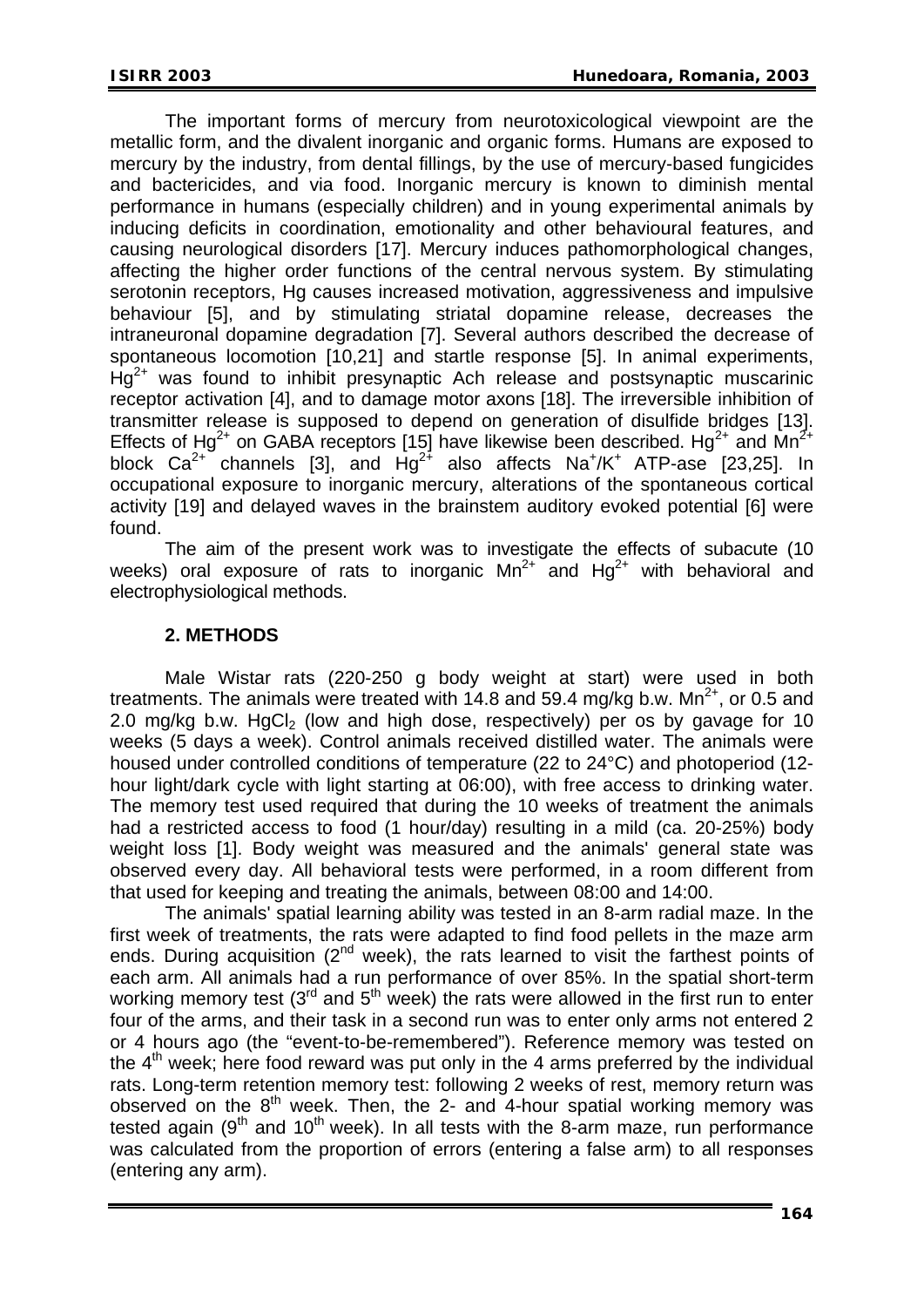Locomotor activity was tested on the  $5<sup>th</sup>$  and  $10<sup>th</sup>$  weeks of treatments. Spontaneous horizontal, vertical and local exploratory activity was scored automatically by means of a PC during a 10-minute session in a dimly lit open field box (40x40x40 cm) equipped with two arrays (3 and 15 cm above floor level) of infrared movement detectors with 1.1 cm distance between the beams.

Acoustic startle response (ASR) and prepulse inhibition (PPI) of the rats was measured on the  $5<sup>th</sup>$  and  $10<sup>th</sup>$  weeks, after the open field sessions, using a commercially available acoustic reflex monitor. The animals were one by one put in the test box. After a 10-min accommodation, a series of 10 consecutive tones (5 kHz, 110 dB, 200 ms, 15 s interval) as test stimuli were applied. In another series following 15 min rest, the test stimuli were by 200 ms preceded by inhibiting prepulses (1 kHz, 73 dB, 500 ms). A whole body twitch resulting in more than 50 g force to the cage floor was accepted as positive response.

Electrophysiological investigation. After finishing all behavioural tests (i.e. after 5 and 10 weeks of Hg- and Mn-administration), the animals were anesthetized with 1000 mg/kg urethane ip. and the left hemisphere was exposed by removing the bony skull. Following a recovery of 30 minutes minimum, surface electrodes were placed on the primary somatosensory, visual and auditory cortical focus and a steel needle electrode was inserted into the hippocampal CA1 region. Spontaneous electrical activity (electrocorticogram, ECoG) was recorded for 5 min, and subsequently analysed for the relative power distribution among the standard frequency bands (delta to gamma). Cortical evoked potentials were recorded subsequently via the same electrodes. (Somatosensory stimulation - square electrical pulses {1 Hz, 3-4 V, 0.2 msec} to the whiskers, visual stimulation - flashes {1 Hz, 60 lux} to the contralateral eye, acoustic stimulation - clicks {1 Hz, 40 dB}to the contralateral ear.) Fifty stimuli per modality per rat were applied. After averaging, latency and duration of the main waves was measured manually. All recording of spontaneous and evoked activity and off-line analysis was performed by a PC using the NEUROSYS 1.11 software (Experimetria Ltd., U.K.).

All data were analyzed by ANOVA or Kruskal-Wallis- and Mann-Whitney Utest following a Kolmogorov-Smirnov normality analysis.

#### **3. RESULTS**

The manganese and mercury doses applied in the present investigation had no general toxic effect.

During all phases of the maze learning test, both MnCl<sub>2</sub> treated groups showed, compared to control animals, a decrease in the average memory performance (*Fig.1*). Acquisition (7<sup>th</sup>-12<sup>th</sup> days of the treatment) was dosedependently impaired in  $MnCl<sub>2</sub>$  treated rats (high dose vs. control:  $0.001 < p < 0.01$ ; low: 0.01<p $<$ 0.05). The reference memory of the animals' spatial learning (4<sup>th</sup> week) showed in both treated groups a significant (high dose vs. control: p<0.001; low dose vs. control: 0.001<p<0.01; and high dose vs. low dose: 0.01<p<0.05) performance deficit. During the short-term (4 hours) working memory test ( $5<sup>th</sup>$  week), the error frequency of the treated rats was significantly and dose-dependently higher that in the controls (high dose vs. control:  $p<0.001$ ; low dose vs. control: 0.01<p $<0.05$ ; high vs. low dose:  $0.01 < p < 0.05$ ). After 2 weeks rest period, the control and low dose group both showed a memory return to the level on the  $2^{nd}$  week of treatment but the level reached by the high dose animals was about 20 % below that. In the long-term retention test (from the  $43<sup>rd</sup>$  day on) both MnCl<sub>2</sub> treated groups showed a further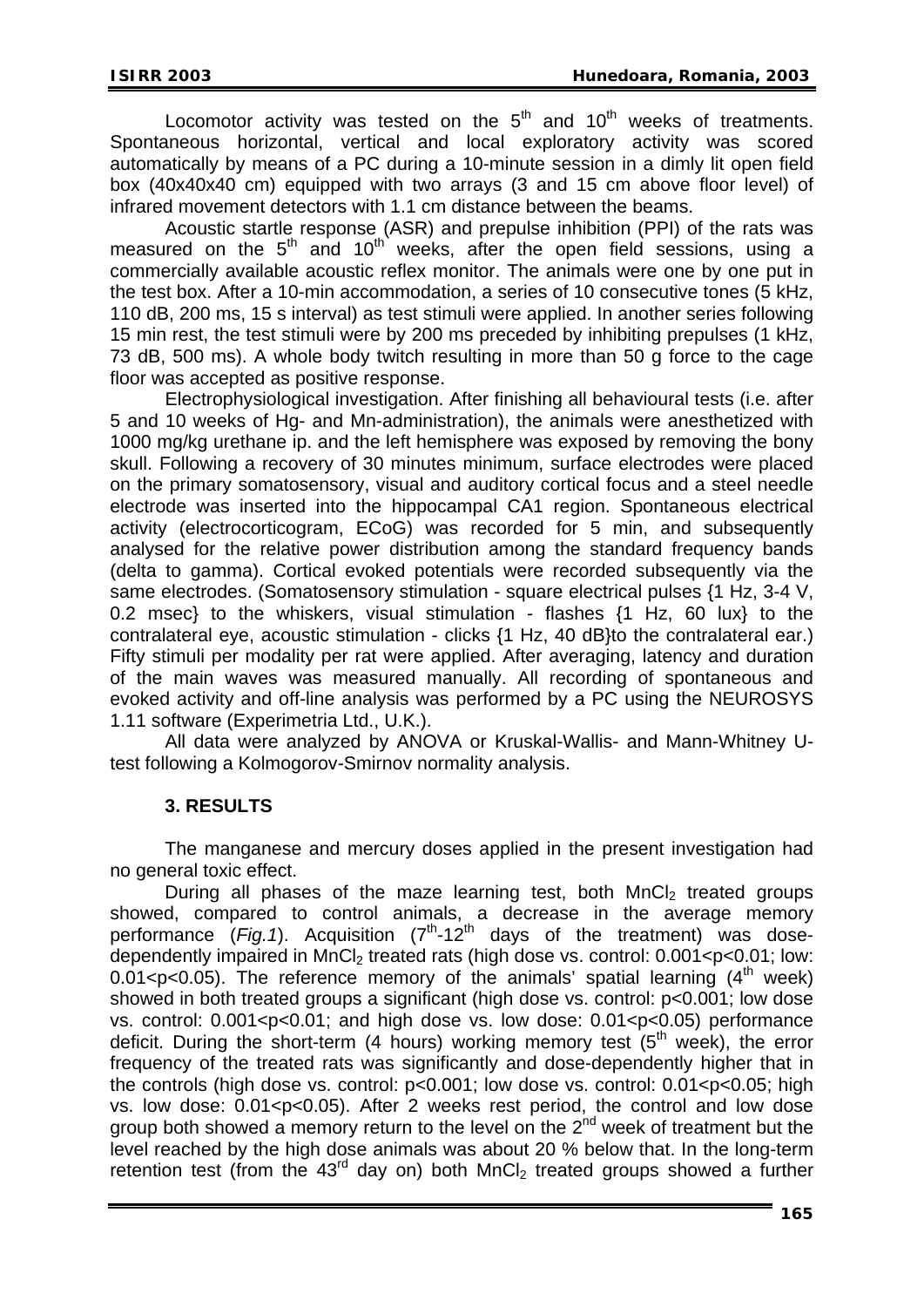significant memory deficit vs. control (p<0.001) and the high vs. low difference was also significant (0.001<p<0.001). Comparison of the long-term (9<sup>th</sup> and 10<sup>th</sup> week) and short-term  $(3<sup>rd</sup>$  and  $5<sup>th</sup>$  week) memory retention showed that the error level of both treated groups remained nearly unchanged but the difference vs. control group increased in both long-term memory tests.



*Fig.1. Memory alteration of male Wistar rats treated with MnCl<sub>2</sub> p.o. by gavage.* 

During acquisition and short-term maze learning  $(2^{nd} - 5^{th})$  week of treatment), the HgCl<sub>2</sub> treated and control animals showed dissimilar trends in the averaged memory performance (*Fig.2*). On the 13<sup>th</sup> to 17<sup>th</sup> and 23<sup>rd</sup> to 27<sup>th</sup> day of behavioural investigation (short-term retention tests), a significant (high dose vs. control: p<0.001, low dose vs. control: 0.01<p<0.05) memory deficit developed in the groups treated with HgCl<sub>2</sub>. In the long term retention test  $(43<sup>rd</sup>$  to  $57<sup>th</sup>$  day of treatment) the 2 and 4 hours memory performance of the treated groups decreased by further ca. 10 %. The reference memory of the animals  $(4<sup>th</sup>$  week of treatment) showed also a significant dose-dependent alteration (high dose vs. control: p<0.01, low dose vs. control: p<0.001).

Open field tests revealed a decreased locomotor activity in the treated animals on the  $5<sup>th</sup>$  and 10<sup>th</sup> weeks of MnCl<sub>2</sub> administration (*Fig.3*). The diminished spontaneous exploratory activity of the animals was mainly due to decreased vertical and horizontal activity, and was significant (both doses vs. control: p<0.01). On the 10<sup>th</sup> week, local motor activity was significantly reduced in both treated groups (0.001<p<0.01 vs. control).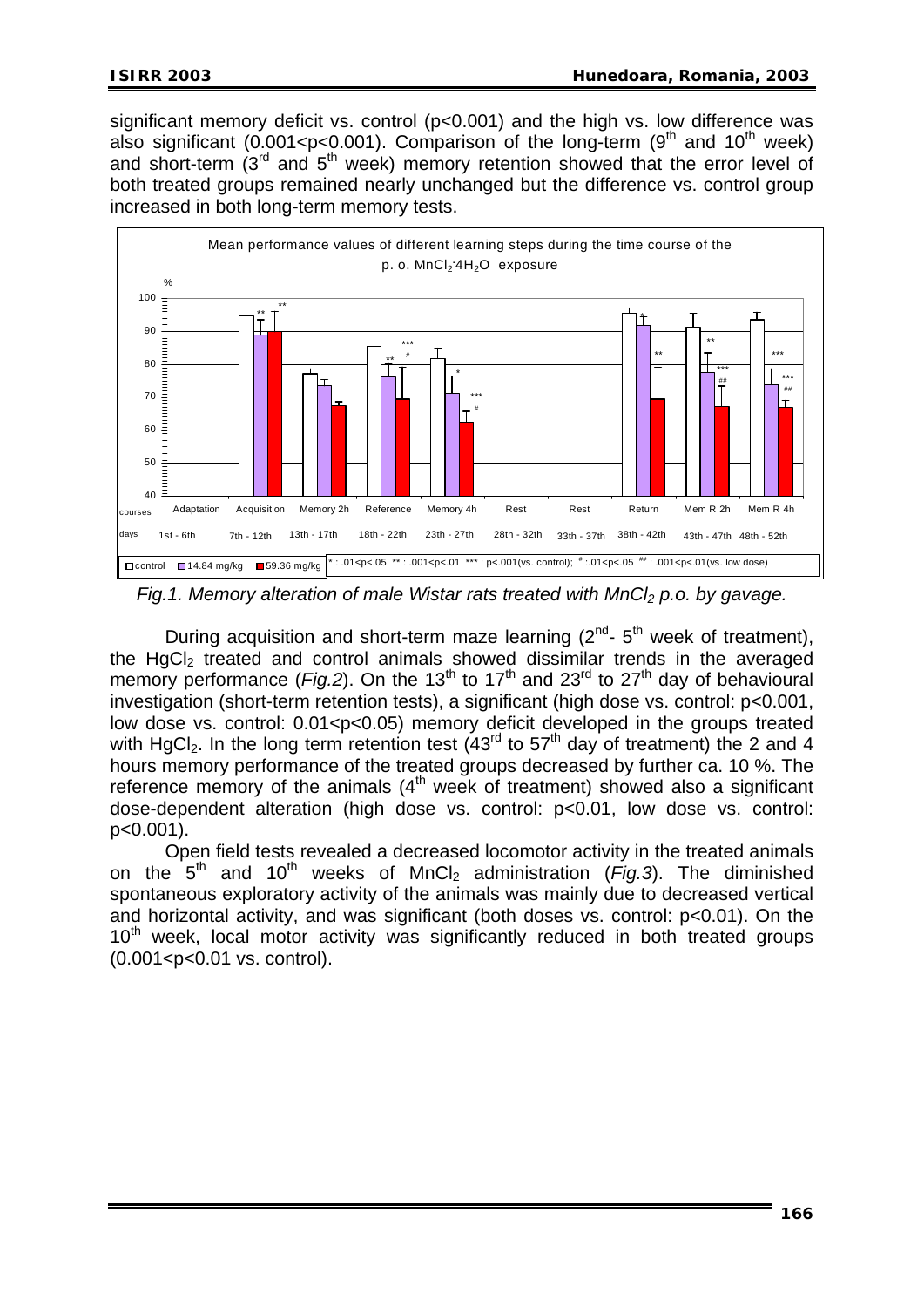

*Fig.2. Memory alteration of male Wistar rats treated with HgCl<sub>2</sub> p.o. by gavage.* 

Habituation in the exploratory activity (over the 10 min session) was increased in both treated groups vs. control in the  $5<sup>th</sup>$  and  $10<sup>th</sup>$  weeks. Fig. 3 shows the three different elements of locomotor activity - motility, rearing and grooming - on the  $10<sup>th</sup>$ week. Habituation in the exploratory activity (over the 10 min. session) was increased in both treated groups vs. control.



*Fig.3. Effects of MnCl2 on horizontalm exploratory activity, rearing activity and*  local activity of rats over the 10 min open field session in the 10<sup>th</sup> week of treatment.

Decreased locomotor activity was seen on the  $5<sup>th</sup>$  and  $10<sup>th</sup>$  week of hg<sup>2+</sup> treatment, too. The diminished spontaneous locomotor activity was mainly due to decreased vertical and horizontal activity. *Fig. 4* shows the 1<sup>st</sup>, 5<sup>th</sup> and 10<sup>th</sup> min  $locomotor$  activity on the  $5<sup>th</sup>$  week. Grooming activity/local exploration was reduced by 25 % in the low and 38 % in the high dose group in the  $5<sup>th</sup>$  week. Continued treatment, however, did not increase this effect. The habituation in the exploratory activity (over the 10 min. session) was decreased in both treated groups vs. control.



*Fig.4. Effects of HgCl<sub>2</sub> on spontaneous motility, rearing activity, and grooming activity* of rats in the 10<sup>th</sup> week of treatment.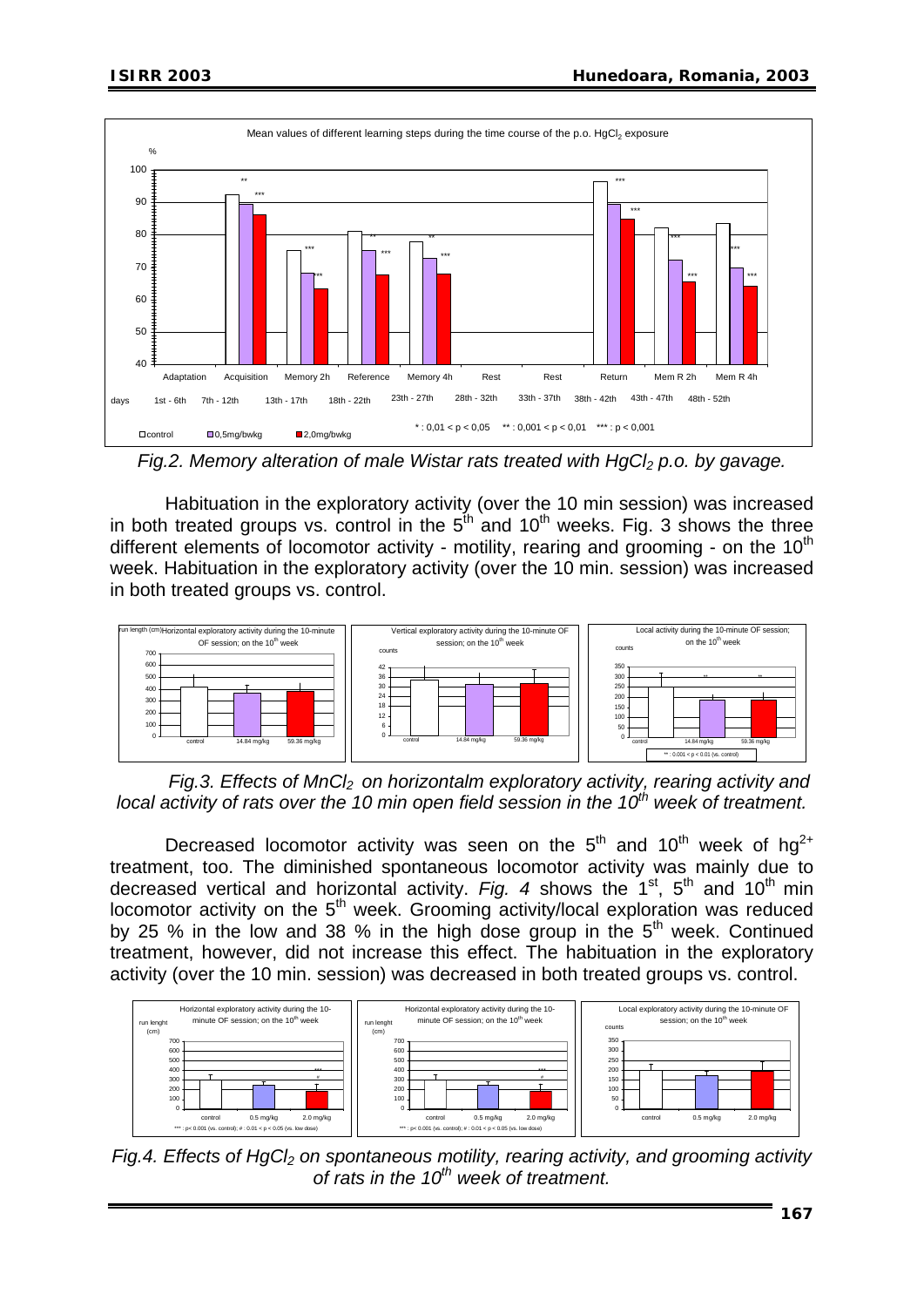The number of positive ASR responses decreased significantly (p<0.01) in the MnCl<sub>2</sub> treated groups by the 10<sup>th</sup> week (in he  $5<sup>th</sup>$  week, the difference was not significant). With prepulse (PPI), the number of responses of the treated rats increased, while in the controls, it decreased (significant difference, p<0.01 vs. control for both).



*Fig.5. Psychomotor (ASR) and sensorimotor gating (PPI) performance on the 10<sup>th</sup> week of the MnCl<sub>2</sub>-treatment* 

In the high dose  $HgCl<sub>2</sub>$  group, the number of positive responses was significantly decreased both in the  $5<sup>th</sup>$  (high dose vs. control p<0.01 - not shown) and 10th week (p<0.05; *Fig.6*). In the low dose group, the number of startle responses was significantly less than in the control in the  $5<sup>th</sup>$ , but not in the 10<sup>th</sup>, week. The number of responses with PPI was not different in the treated and control groups in the  $5<sup>th</sup>$  week. In the 10<sup>th</sup> week, however, the low dose rats gave significantly (p<0.05) more responses.



*Fig.6. Psychomotor (ASR) and sensorimotor gating (PPI) performance on the 10<sup>th</sup> week of the HgCl<sub>2</sub>-treatment* 

Spontaneous cortical and hippocampal activity was shifted to higher frequencies in the Hg<sup>2+</sup> treated animals. In the MnCl<sub>2</sub> treated ones, the spontaneous activity in the delta and gamma bands decreased, and in the theta and beta1 bands, increased.

## **4. CONCLUSION**

Recall of acquired memory contents was more affected by the high than by the low dose Mn. In the long-term retention, however, the low dose group showed a more severe impairment. Manganese is known to affect several transmitter systems, including those involved in memory functions [12,22]. The effect of Mn on the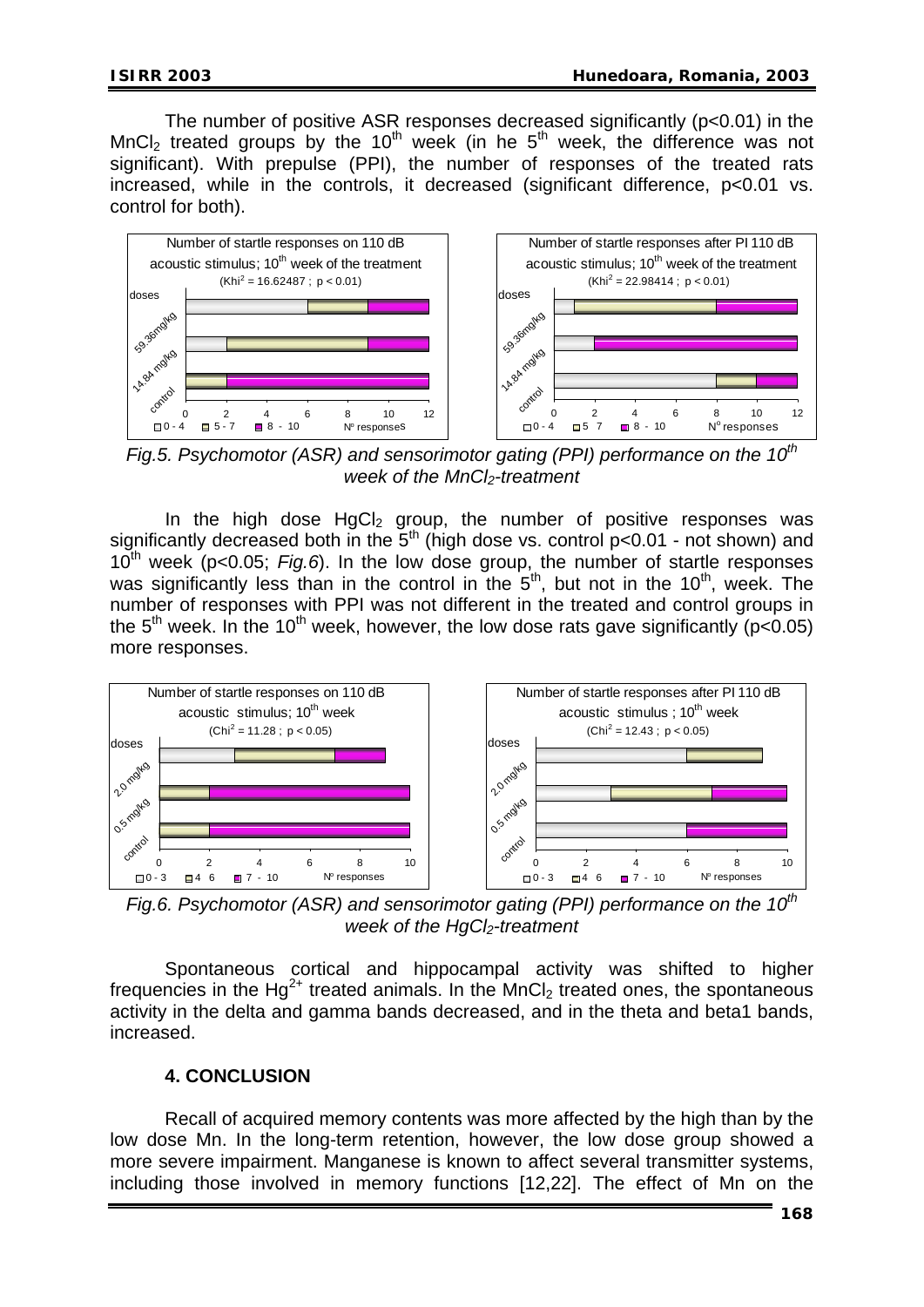cholinergic system [16] can be reflected in altered spatial learning [8]. Spontaneous motor activity in the rat involves both the mesolimbic and nigrostrial dopaminergic system [9], Mn-dependent dysfunction of which is also known.

Hg affects transmitter systems involved in memory functions. The changes of vertical and horizontal motor activity may arise from alterations in the serotoninergic and dopaminergic transmission, respectively [5,7]. Hippocampal muscarinic receptors are extremely sensitive to Hg [4] which explains its strong memory effect and supports our finding that hippocampal spontaneous electrical activity was more affected than cortical activity. The effect of Hg on the cholinergic system may explain the diminished reactions of the treated animals in the ASR test and memory processes [8]. The reduction of prepulse inhibition, as it was found in our experiments, can be due to the effect of Hg on GABAergic synapses [15].

The heavy metal doses applied caused alterations in the higher nervous functions of the treated adult rats. In case of human exposure, similar defects can be expected.

#### **REFERENCES**

- *1. Beatty, W.W., Shavalia, D.A.: Spatial memory in rats: Time course of working memory and effect of anestetics. Behav. Neural Biol. 28, 454-462, 1982.*
- *2. Bonilla, E.: Chronic manganese intake induces changes in the motor activity of rats. Exp. Neurol. 84, 696-700, 1984.*
- *3. Büsselberg, D.: Calcium channels as target sites of heavy metals. Tox. Letters 82/83, 255-261, 1995.*
- *4. Coccini, T., Randine, G., Candura, S.M., Nappi, R.E., Prockop, L.D., Manzo, L.: Low-level exposure to methylmercury modifies muscarinic cholinergic receptor binding characteristics in rat brain and lymphocytes: Physiologic implications and new opportunities in biologic monitoring. Environ. Health. Persp. 108, 29-33, 2000.*
- *5. Dirks, A., Pattij, T., Bouwknecht, J.A., Westphal, T.T., Hijzen, T.H., Groenink, L., van der Gugten, J., Oosting, R.S., Hen, R., Geyer, M.A., Oliver, B.: 5-HT<sub>1B</sub> receptor knockout, but not 5-HT<sub>1A</sub> receptor knockout mice, show reduced startle reactivity and footshock-induced sensitization, as measured with the acoustic startle response. Behav. Brain Res. 118, 169-178, 2001.*
- *6. Discalzi, G., Fabbro, D., Meliga, F., Mocellini, A., Capellaro F.: Effects of occupational exposure to mercury and lead on brainstem auditory evoked potentials. J. Psychophysiol. 14, 21-25 , 1993.*
- *7. Faro, L.R., Nascimento, J.L.M., José, J.M., Alfonso, M., Durán, R.: Intrastriatal administration of methylmercury increases in vivo dopamine release Neurochem. Res. 25, 225-229 , 1999.*
- *8. Fibiger, H.C.: Cholinergic mechanisms in learning, memory and dementia: a review of recent evidence. Trends Neurosci. 14, 220-223, 1991.*
- *9. Fink, J.S., Smith, G.P.: Mesolimbic and neocortical dopaminergic neurons are necessary for normal exploratory behavior in rats. Neurosci. Lett. 17, 61-65, 1980.*
- *10. Frantík, E., Hornychová, M., Nerudová, J., Cábelková, Z., Cikrt, M.: Cumulative neurotoxicity of mercury vapors in animal model experiments*